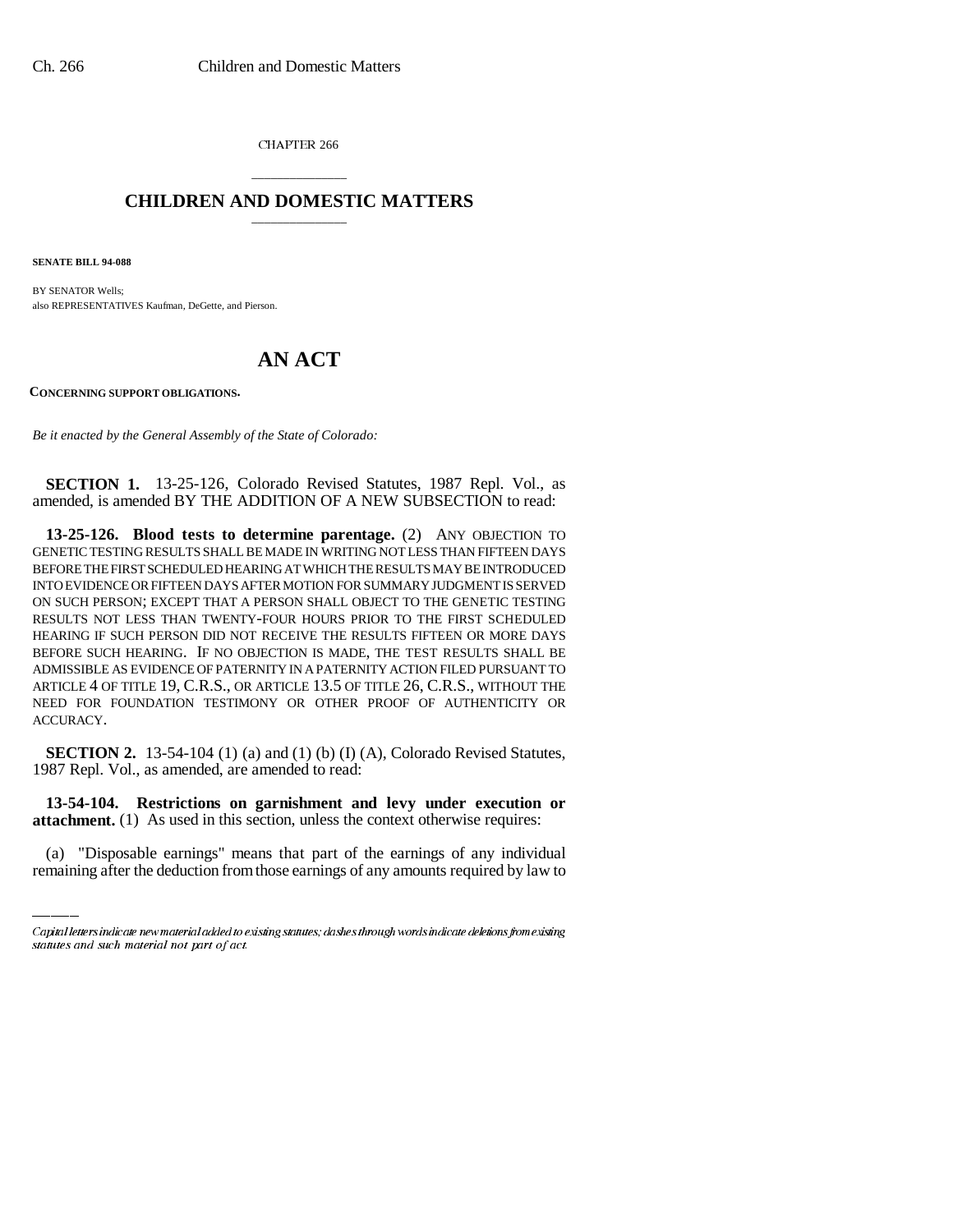be withheld and after the deduction of the cost of any health insurance provided by the individual pursuant to section 14-14-112, C.R.S. IN THE CASE OF AN ORDER FOR THE SUPPORT OF A SPOUSE, FORMER SPOUSE, OR DEPENDENT CHILD, "DISPOSABLE EARNINGS" INCLUDES MONEYS VOLUNTARILY DEPOSITED IN TAX-DEFERRED COMPENSATION FUNDS.

(b) (I) "Earnings" means:

(A) Compensation paid or payable for personal services, whether denominated as wages, INCLUDING TIPS CALCULATED PURSUANT TO THE FEDERAL INTERNAL REVENUE SERVICE PERCENTAGE OF GROSS WAGES, salary, commission, or bonus;

**SECTION 3.** 13-54.5-101 (2) (a) (I), Colorado Revised Statutes, 1987 Repl. Vol., as amended, is amended to read:

**13-54.5-101. Definitions.** (2) (a) "Earnings" means:

(I) Compensation paid or payable for personal services, whether denominated as wages, INCLUDING TIPS CALCULATED PURSUANT TO THE FEDERAL INTERNAL REVENUE SERVICE PERCENTAGE OF GROSS WAGES, salary, commission, or bonus;

**SECTION 4.** 14-5-128, Colorado Revised Statutes, 1987 Repl. Vol., as amended, is amended to read:

**14-5-128. Parentage.** (1) If the obligor asserts as a defense that he is not the parent of the child for whom support is sought, and if it appears to the court that the defense is not frivolous, the court may adjudicate the parentage issue in accordance with the standards and provisions of the "Uniform Parentage Act", article 4 of title 19, C.R.S., under this article, notwithstanding any provisions to the contrary in any other law. Notwithstanding section 19-4-110, C.R.S., the court may adjudicate parentage without joining such child under rule 19 (a), C.R.C.P. The court may adjudicate the parentage issue at any time prior to the child's twenty-first birthday.

(2) A PATERNITY DETERMINATION MADE BY ANOTHER STATE, WHETHER ESTABLISHED THROUGH VOLUNTARY ACKNOWLEDGMENT, ADMINISTRATIVE PROCESSES, OR JUDICIAL PROCESSES, SHALL BE ENFORCED AND OTHERWISE TREATED IN THE SAME MANNER AS A JUDGMENT OF THIS STATE.

**SECTION 5.** 14-10-115 (1.5) (b) (I), (1.5) (e), (7) (a) (I) (A), (7) (b) (III), (7) (d.5) (I), and (18) (e), Colorado Revised Statutes, 1987 Repl. Vol., as amended, are amended to read:

**14-10-115. Child support - guidelines - schedule of basic child support obligations.** (1.5) (b)  $(I)$  If the court finds that it is appropriate for the parents to contribute to the costs of a program of postsecondary education, then the court shall terminate child support and enter an order requiring both parents to contribute a sum determined to be reasonable for the education expenses of the child, taking into account the resources of each parent and the child. Under no circumstances shall the obligor be ordered to pay more for postsecondary education expenses annually than such obligor was required to pay annually under the most recent child support order. IN DETERMINING THE AMOUNT OF EACH PARENT'S CONTRIBUTION TO THE COSTS OF A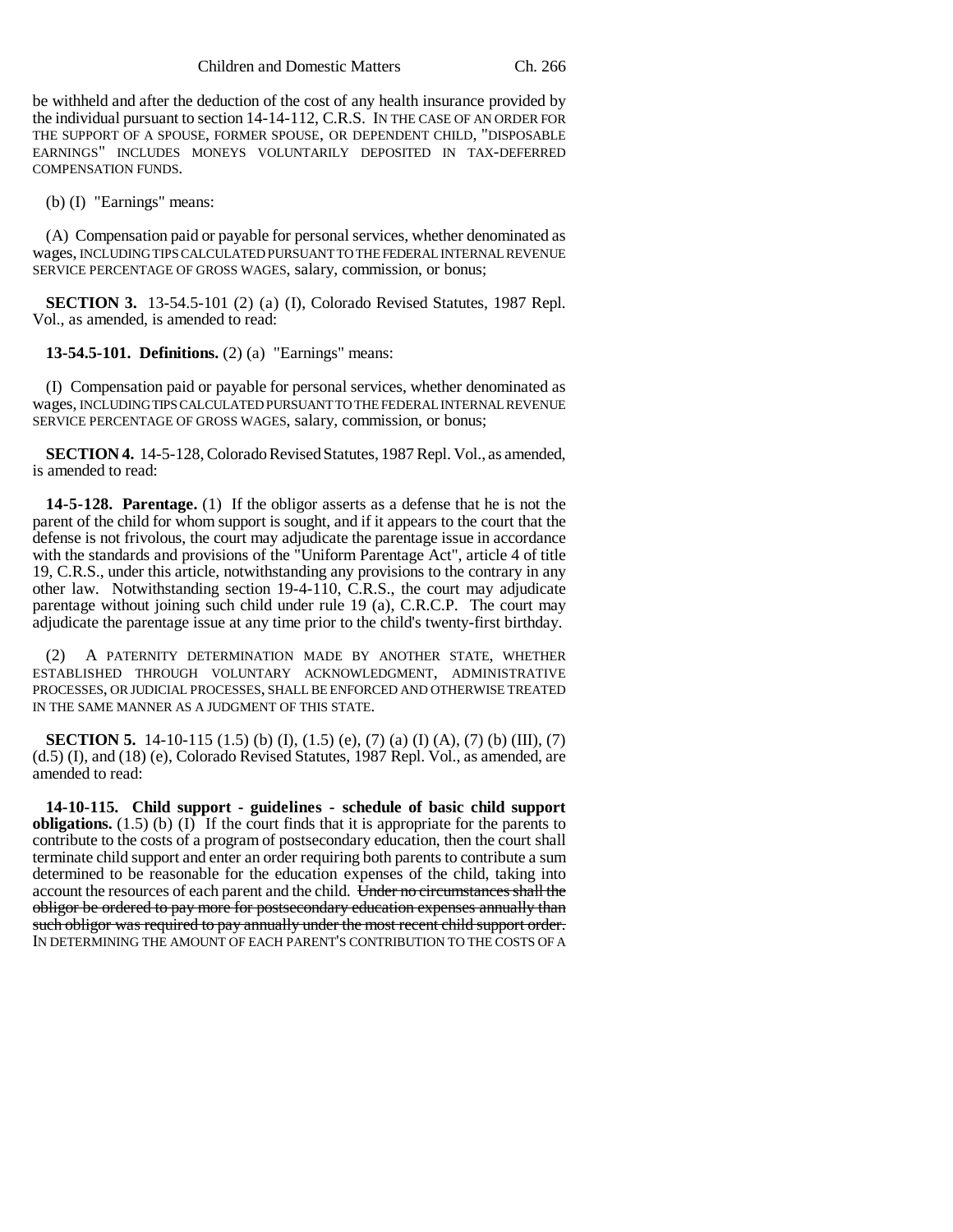PROGRAM OF POSTSECONDARY EDUCATION FOR A CHILD, THE COURT SHALL BE LIMITED TO AN AMOUNT NOT TO EXCEED THE AMOUNT LISTED UNDER THE SCHEDULE OF BASIC CHILD SUPPORT OBLIGATIONS IN PARAGRAPH (b) OF SUBSECTION (10) OF THIS SECTION FOR THE NUMBER OF CHILDREN RECEIVING POSTSECONDARY EDUCATION. THE AMOUNT OF CONTRIBUTION WHICH EACH PARENT IS ORDERED TO PAY PURSUANT TO THIS PARAGRAPH (b) SHALL BE SUBTRACTED FROM THE AMOUNT OF EACH PARENT'S GROSS INCOME, RESPECTIVELY, PRIOR TO CALCULATING THE BASIC CHILD SUPPORT OBLIGATION FOR ANY REMAINING CHILDREN PURSUANT TO SUBSECTION (10) OF THIS SECTION. In no case shall the court issue orders providing for both child support and postsecondary education to be paid for the same time period for the same child regardless of the age of the child. Either parent or the child may move for such an order at any time before the child attains the age of twenty-one years. EITHER A CHILD SEEKING AN ORDER FOR POSTSECONDARY EDUCATION EXPENSES OR ON WHOSE BEHALF POSTSECONDARY EDUCATION EXPENSES ARE SOUGHT, OR THE PARENT FROM WHOM THE PAYMENT OF POSTSECONDARY EDUCATION EXPENSES ARE SOUGHT, MAY REQUEST THAT THE COURT ORDER THE CHILD AND SUCH PARENT TO SEEK MEDIATION PRIOR TO A HEARING ON THE ISSUE OF POSTSECONDARY EDUCATION EXPENSES. MEDIATION SERVICES SHALL BE PROVIDED IN ACCORDANCE WITH SECTION 13-22-305, C.R.S. THE COURT MAY ORDER THE PARTIES TO SEEK MEDIATION IF THE COURT FINDS THAT MEDIATION IS APPROPRIATE. Postsecondary education includes college and vocational education programs. If such an order is entered, the parents shall contribute to the total sum determined by the court in proportion to their adjusted gross incomes as defined in subparagraph (II) of paragraph (a) of subsection (10) of this section. The order for postsecondary education support may not extend beyond the earlier of the child's twenty-first birthday or the completion of an undergraduate degree. The court may order the support paid directly to the educational institution, to the child, or in such other fashion as is appropriate to support the education of the child. If the child resides in the home of one parent while attending school or during periods of time in excess of thirty days when school is not in session, the court may order payments from one parent to the other for room and board UNTIL THE CHILD ATTAINS THE AGE OF NINETEEN. A child shall not be considered emancipated solely by reason of living away from home while in postsecondary education.

(e) For the purposes of this section, "postsecondary education support" means support for the FOLLOWING expenses associated with attending a college, university, or vocational education program: and shall, if appropriate, include reasonable and necessary transportation expenses, health insurance expenses, extraordinary medical expenses, room and board, Tuition, books, supplies, and fees. including application fees, charged by the institution.

(7) **Determination of income.** (a) For the purposes of the guideline specified in subsections (3) to (14) of this section, "income" means actual gross income of a parent, if employed to full capacity, or potential income, if unemployed or underemployed. Gross income of each parent shall be determined according to the following guidelines:

(I) (A) "Gross income" includes income from any source and includes, but is not limited to, income from salaries, wages, INCLUDING TIPS CALCULATED PURSUANT TO THE FEDERAL INTERNAL REVENUE SERVICE PERCENTAGE OF GROSS WAGES, commissions, bonuses, dividends, severance pay, pensions, interest, trust income,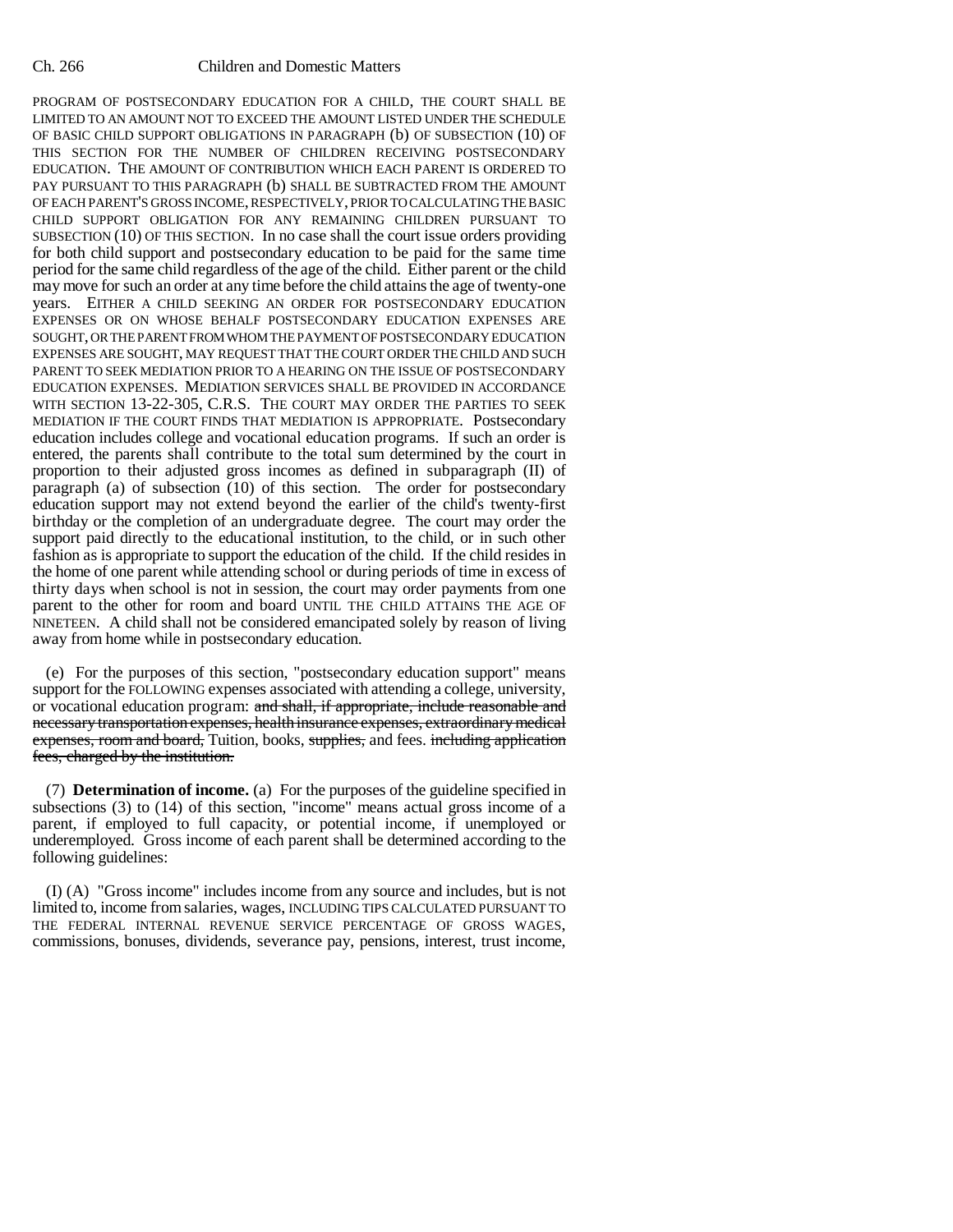annuities, capital gains, social security benefits, workers' compensation benefits, unemployment insurance benefits, disability insurance benefits, gifts, prizes, and alimony or maintenance received. Gross income does not include child support payments received.

(b) (III) For the purposes of this section, a parent shall not be deemed "underemployed" if:

(A) The employment is temporary and is reasonably intended to result in higher income within the foreseeable future; or

(B) The employment is a good faith career choice which is not intended to deprive a child of support and does not unreasonably reduce the support available to a child; OR

(C) THE PARENT IS ENROLLED IN AN EDUCATIONAL PROGRAM WHICH IS REASONABLY INTENDED TO RESULT IN A DEGREE OR CERTIFICATION WITHIN A REASONABLE PERIOD OF TIME AND WHICH WILL RESULT IN A HIGHER INCOME, SO LONG AS THE EDUCATIONAL PROGRAM IS A GOOD FAITH CAREER CHOICE WHICH IS NOT INTENDED TO DEPRIVE THE CHILD OF SUPPORT AND WHICH DOES NOT UNREASONABLY REDUCE THE SUPPORT AVAILABLE TO A CHILD.

(d.5) (I) At the time of the initial establishment of a child support order, or in any proceeding to modify a support order, if a parent is also legally responsible for the support of other children for whom the parents do not share joint legal responsibility, an adjustment shall be made revising such parent's income prior to calculating the basic child support obligation for the children who are the subject of the support order IF THE CHILDREN ARE LIVING IN THE HOME OF THE PARENT SEEKING THE ADJUSTMENT OR IF THE CHILDREN ARE LIVING OUT OF THE HOME, AND THE PARENT SEEKING THE ADJUSTMENT PROVIDES DOCUMENTED PROOF OF MONEY PAYMENTS OF SUPPORT OF THOSE CHILDREN. THE AMOUNT SHALL NOT EXCEED THE GUIDELINES LISTED IN THIS SECTION. An amount equal to the amount listed under the schedule of basic child support obligations in paragraph (b) of subsection (10) of this section which would represent a support obligation based only upon the responsible parent's gross income, without any other adjustments, for the number of such other children for whom such parent is also responsible shall be subtracted from the amount of such parent's gross income prior to calculating the basic child support obligation based on both parents' gross income as provided in subsection (10) of this section.

(18) (e) In reviewing the child support guidelines as required in paragraph (a) of this subsection (18), the child support commission shall study the merits of amending the child support guidelines to make credits for supporting other children and credits allowed to an absent parent only available for current support and only available for payments actually being made.

**SECTION 6.** 14-10-120 (5), Colorado Revised Statutes, 1987 Repl. Vol., is amended to read:

**14-10-120. Decree.** (5) Whenever child support has been ordered, the decree of dissolution shall contain notice of the intent to activate a wage assignment in the event of default in child support, pursuant to section 14-14-107. IN THOSE CASES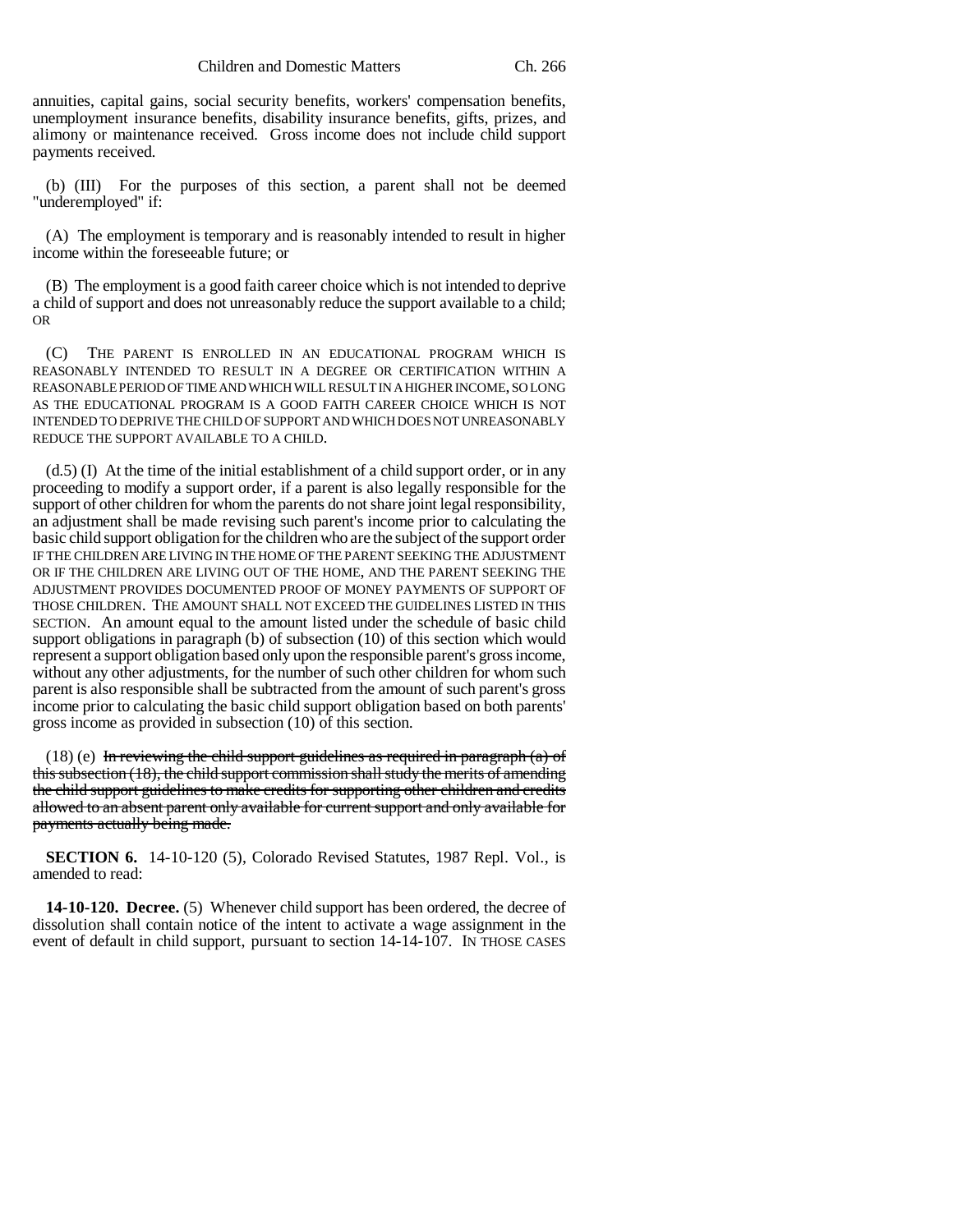## Ch. 266 Children and Domestic Matters

GOVERNED BY SECTION 14-14-111, THE DECREE OF DISSOLUTION, LEGAL SEPARATION, DECLARATION OF INVALIDITY, CUSTODY, OR SUPPORT SHALL CONTAIN AN ORDER FOR IMMEDIATE DEDUCTIONS FOR FAMILY SUPPORT OBLIGATIONS PURSUANT TO SECTION 14-14-111.

**SECTION 7.** 14-14-102 (9), Colorado Revised Statutes, 1987 Repl. Vol., as amended, is amended to read:

**14-14-102. Definitions - repeal.** (9) "Wages" means income to an obligor in any form, including, but not limited to, earnings from an employer, payment to an independent contractor for labor or services, commissions, TIPS CALCULATED PURSUANT TO THE FEDERAL INTERNAL REVENUE SERVICE PERCENTAGE OF GROSS WAGES, rents, bonuses, retirement benefits and pensions, including, but not limited to, those paid pursuant to article 64 of title 22, articles 51, 54, 54.5, and 54.6 of title 24, and article 30 of title 31, C.R.S., workers' compensation benefits, dividends, royalties, trust account distributions, and any moneys drawn by a self-employed individual for personal use. "Wages", for the purposes of child support enforcement, may also include unemployment compensation benefits, but only subject to the provisions and requirements of section 8-73-102 (5), C.R.S.

**SECTION 8.** 14-14-106, Colorado Revised Statutes, 1987 Repl. Vol., as amended, is amended to read:

**14-14-106. Interest.** Interest per annum at four percent greater than the statutory rate set forth in section 5-12-101, C.R.S., on any arrearages and child support debt due and owing may be COMPOUNDED MONTHLY AND MAY BE collected by the judgment creditor; however, such interest may be waived by the judgment creditor, and such creditor shall not be required to maintain interest balance due accounts. IN CASES IN WHICH THE DELEGATE CHILD SUPPORT ENFORCEMENT UNIT IS PROVIDING SUPPORT ENFORCEMENT SERVICES PURSUANT TO SECTION 26-13-106, C.R.S., INTEREST COLLECTED ON ARREARAGES AND CHILD SUPPORT DEBT SHALL BE TREATED AS A CHILD SUPPORT COLLECTION AND DISTRIBUTED IN ACCORDANCE WITH FEDERAL REGULATIONS. Interest collected on obligations due recipients receiving aid to families with dependent children shall be deposited in the county social services fund and shall be distributed in accordance with the provisions of section 26-13-108, C.R.S.

**SECTION 9.** 14-14-107 (9) (e), Colorado Revised Statutes, 1987 Repl. Vol., as amended, is amended to read:

**14-14-107. Wage assignment - applicability.** (9) (e) At a hearing on an objection, reasonable attorney fees and costs shall MAY be awarded to the prevailing party.

**SECTION 10.** 14-14-110 (1), Colorado Revised Statutes, 1987 Repl. Vol., as amended, is amended to read:

**14-14-110. Contempt of court.** (1) Evidence of noncompliance with an order for child support, or maintenance when combined with child support, in the form of an affidavit from the clerk of the court or in the form of a copy of the record of payments certified by the clerk of the court OR IN THE FORM OF A COPY OF THE RECORD OF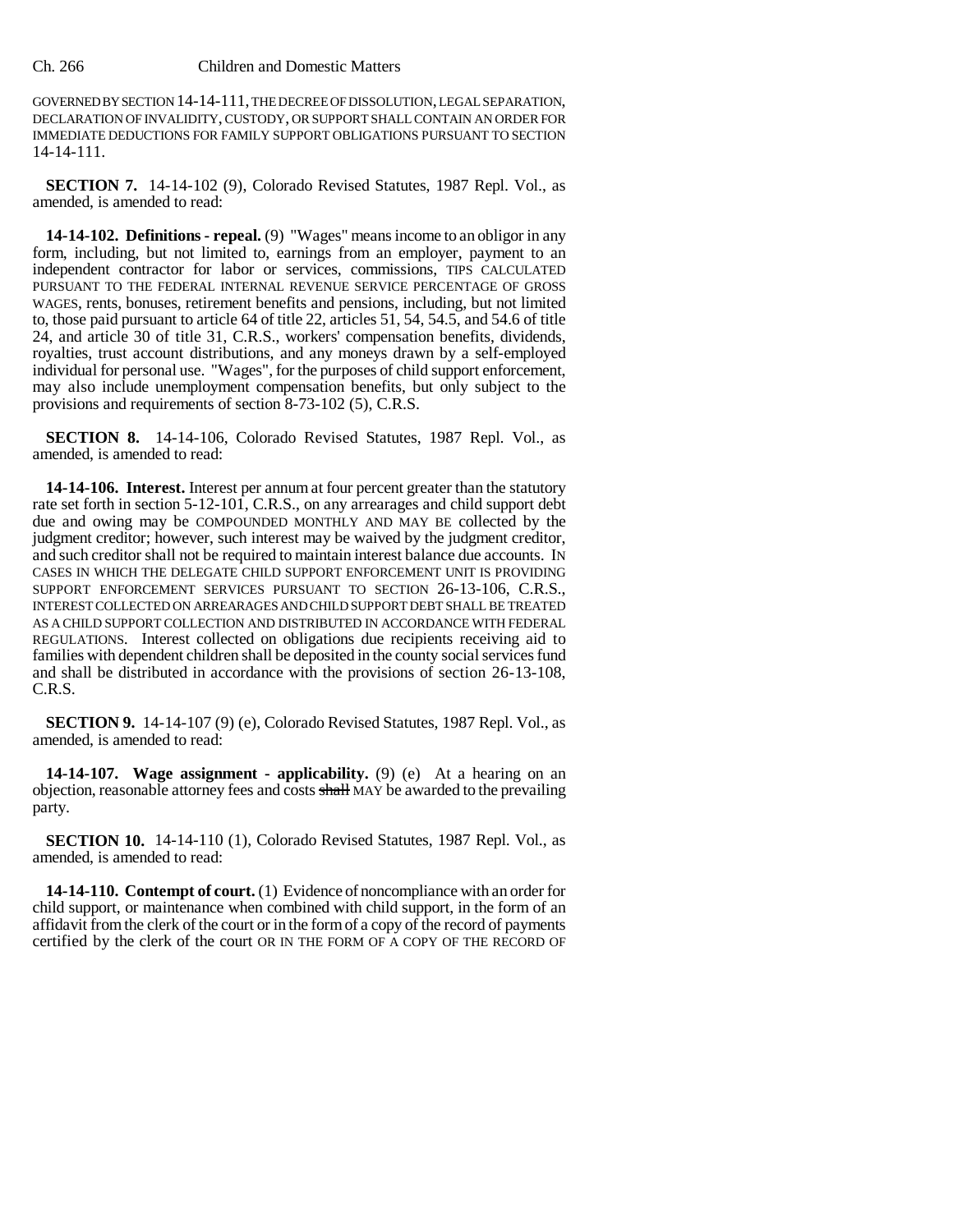PAYMENT MAINTAINED BY THE FAMILY SUPPORT REGISTRY is prima facie evidence of contempt of court.

**SECTION 11.** 14-14-112 (1), Colorado Revised Statutes, 1987 Repl. Vol., as amended, is amended to read:

**14-14-112. Deductions for health insurance.** (1) In all orders which direct the obligor to provide health insurance for any child, the court or delegate child support enforcement unit shall include a provision directing the obligor's employer to enroll such child AND THE OBLIGOR, IF ENROLLMENT OF THE OBLIGOR IS A REQUIREMENT OF THE PLAN, in the health insurance plan and to deduct from the wages due the obligor an amount sufficient to provide for premiums for health insurance when such insurance is offered by the employer. FOR ALL ORDERS ENTERED PRIOR TO AUGUST 1, 1992, WHICH DIRECT THE OBLIGOR TO PROVIDE HEALTH INSURANCE FOR ANY CHILD, THE OBLIGEE, THE OBLIGEE'S REPRESENTATIVE, OR THE DELEGATE CHILD SUPPORT ENFORCEMENT UNIT SHALL SEND A COPY OF THE NOTICE OF THE DEDUCTION FOR HEALTH INSURANCE, BY FIRST CLASS MAIL, TO THE OBLIGOR CONCURRENT WITH MAILING OF THE NOTICE TO THE OBLIGOR'S EMPLOYER PURSUANT TO SUBSECTION (2) OF THIS SECTION. The court or the delegate child support enforcement unit shall direct the obligor to notify the court or unit, in writing, of any change of address or employment within ten days of the change.

**SECTION 12.** 19-1-121, Colorado Revised Statutes, 1986 Repl. Vol., as amended, is amended to read:

**19-1-121. Confidentiality of records - "Uniform Parentage Act".** Notwithstanding any other law concerning public hearings and records, any hearing or trial held under article 4 of this title shall be held in closed court without admittance of any person other than those necessary to the action or proceeding. All papers and records other than the final judgment, pertaining to the action or proceeding whether WHICH ARE part of the permanent record of the court or of a file in the county department of social services or elsewhere, are subject to inspection only BY THE PARTIES TO THE ACTION AND THEIR ATTORNEYS OF RECORD, AND SUCH PARTIES AND THEIR ATTORNEYS SHALL BE SUBJECT TO A COURT ORDER WHICH SHALL BE IN EFFECT AGAINST ALL PARTIES TO THE ACTION PROHIBITING SUCH PARTIES FROM DISCLOSING THE GENETIC TESTING INFORMATION CONTAINED IN THE COURT'S RECORD. SUCH COURT PAPERS AND RECORDS SHALL NOT BE SUBJECT TO INSPECTION BY ANY PERSON NOT A PARTY TO THE ACTION EXCEPT upon consent of the court and all interested persons PARTIES TO THE ACTION, or, in exceptional cases only, upon an order of the court for good cause shown. ALL PAPERS AND RECORDS IN THE CUSTODY OF THE COUNTY DEPARTMENT OF SOCIAL SERVICES SHALL BE AVAILABLE FOR INSPECTION BY THE PARTIES TO THE ACTION ONLY UPON THE CONSENT OF ALL PARTIES TO THE ACTION AND AS PROVIDED BY SECTION 26-1-114, C.R.S., OR BY THE RULES GOVERNING DISCOVERY, BUT SUCH PAPERS AND RECORDS SHALL NOT BE SUBJECT TO INSPECTION BY ANY PERSON NOT A PARTY TO THE ACTION EXCEPT UPON CONSENT OF ALL PARTIES TO THE ACTION; EXCEPT THAT THE RESULTS OF GENETIC TESTING MAY BE PROVIDED TO ALL PARTIES, WHEN AVAILABLE, NOTWITHSTANDING LAWS GOVERNING CONFIDENTIALITY AND WITHOUT THE NECESSITY OF FORMAL DISCOVERY. ANY PERSON RECEIVING OR INSPECTING PATERNITY INFORMATION IN THE CUSTODY OF THE COUNTY DEPARTMENT OF SOCIAL SERVICES SHALL BE SUBJECT TO A COURT ORDER WHICH SHALL BE IN EFFECT PROHIBITING SUCH PERSONS FROM DISCLOSING THE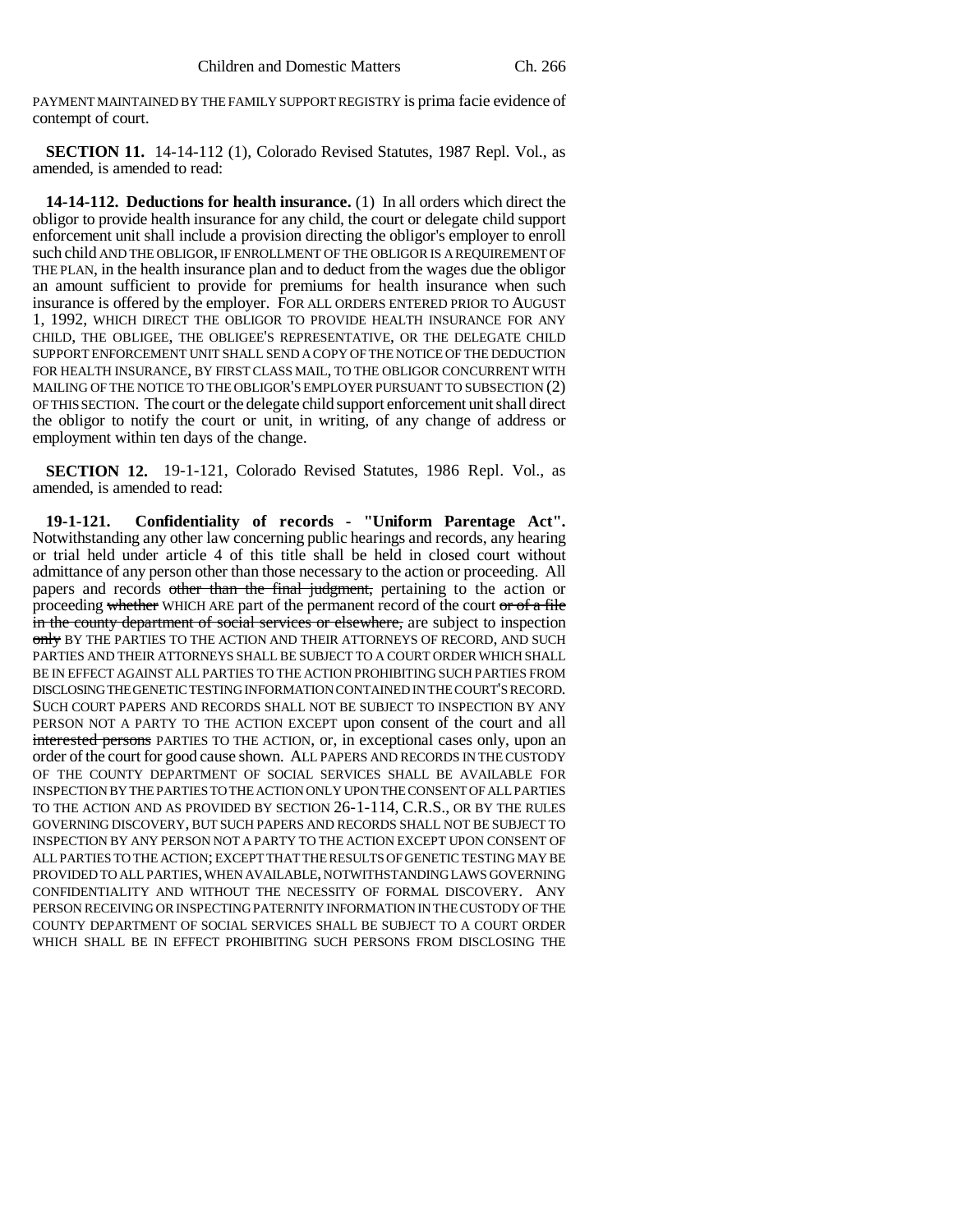GENETIC TESTING INFORMATION CONTAINED IN THE DEPARTMENT'S RECORD.

**SECTION 13.** Article 4 of title 19, Colorado Revised Statutes, 1986 Repl. Vol., as amended, is amended BY THE ADDITION OF A NEW SECTION to read:

**19-4-105.5. Commencement of proceedings - summons.** (1) ALL PROCEEDINGS UNDER THIS ARTICLE SHALL BE COMMENCED IN THE MANNER PROVIDED BY THE COLORADO RULES OF CIVIL PROCEDURE OR AS OTHERWISE PROVIDED IN THIS SECTION OR SECTION 26-13.5-105, C.R.S.

(2) UPON COMMENCEMENT OF A PROCEEDING UNDER THIS ARTICLE BY ONE OF THE PARTIES, THE OTHER PARTIES SHALL BE SERVED IN THE MANNER SET FORTH IN SECTION 19-4-109 (2), THE COLORADO RULES OF CIVIL PROCEDURE, OR AS OTHERWISE PROVIDED IN SECTION 26-13.5-105, C.R.S.

**SECTION 14.** 19-4-109 (2), Colorado Revised Statutes, 1986 Repl. Vol., as amended, is amended, and the said 19-4-109 is further amended BY THE ADDITION OF A NEW SUBSECTION, to read:

**19-4-109. Jurisdiction - venue.** (1.5) A PATERNITY DETERMINATION MADE BY ANOTHER STATE, WHETHER ESTABLISHED THROUGH VOLUNTARY ACKNOWLEDGMENT, ADMINISTRATIVE PROCESSES, OR JUDICIAL PROCESSES, SHALL BE ENFORCED AND OTHERWISE TREATED IN THE SAME MANNER AS A JUDGMENT OF THIS STATE.

(2) A person who has sexual intercourse in this state thereby submits to the jurisdiction of the courts of this state as to an action brought under this article with respect to a child who may have been conceived by that act of intercourse. Upon filing of the petition, the court shall issue a summons. The hearing shall be set for a day not less than ten days after service is completed or on such later date as the court may order. In addition to any other method provided by rule or statute, including rule 4(f) of the Colorado rules of civil procedure, personal jurisdiction over an individual outside this state may be acquired by delivering a copy of the summons, together with a copy of the petition upon which it was issued, to the individual served.  $\sigma r$  by sending such copies to him by registered mail with proof of actual receipt. SUCH SERVICE MAY BE BY PRIVATE PROCESS SERVER OR BY SENDING SUCH COPIES TO SUCH INDIVIDUAL BY CERTIFIED MAIL WITH PROOF OF ACTUAL RECEIPT BY SUCH INDIVIDUAL.

**SECTION 15.** 19-4-116 (4), (7), and (8), Colorado Revised Statutes, 1986 Repl. Vol., as amended, are amended to read:

**19-4-116. Judgment or order.** (4) Support judgments or orders ordinarily shall be for periodic payments which may vary in amount. In the best interest of the child, a lump-sum payment or the purchase of an annuity may be ordered in lieu of periodic payments of support. THE COURT OR DELEGATE CHILD SUPPORT ENFORCEMENT UNIT MAY ENTER AN ORDER DIRECTING THE FATHER TO PAY FOR SUPPORT OF THE CHILD, IN AN AMOUNT AS MAY BE DETERMINED BY THE COURT OR DELEGATE CHILD SUPPORT ENFORCEMENT UNIT TO BE REASONABLE UNDER THE CIRCUMSTANCES, FOR A TIME PERIOD WHICH OCCURRED PRIOR TO THE ENTRY OF THE ORDER ESTABLISHING PATERNITY. The court may limit the father's liability for past support of the child to the proportion of the expenses already incurred that the court deems just.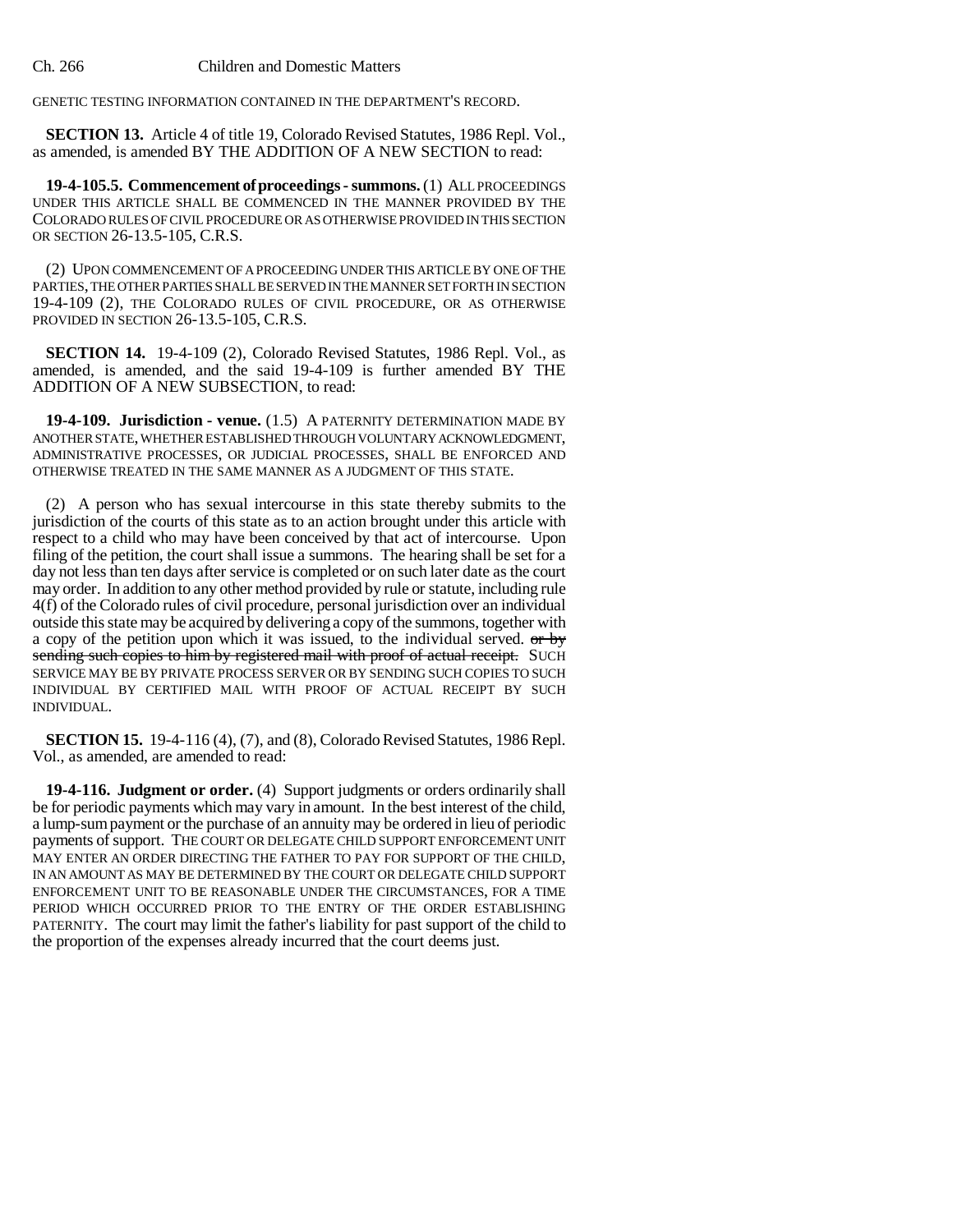(7) Any order of support made pursuant to subsections (4) to (6) of this section shall continue until the child is twenty-one NINETEEN years of age, unless the support order is terminated sooner by court order.

(8) The court may order support to be continued after the child is twenty-one NINETEEN years of age if the child is unable to care for himself or herself by reason of mental or physical disability or other reason justifiable in the opinion of the court.

**SECTION 16.** 19-4-128, Colorado Revised Statutes, 1986 Repl. Vol., as amended, is amended to read:

**19-4-128. Right to jury trial - limitation.** The petitioner or respondent ANY PARTY may demand a trial by jury of six persons to determine the existence or nonexistence of the parent and child relationship. However, if genetic tests or other tests of inherited characteristics have been administered as provided in section 13-25-126, C.R.S., and the results show that the probability of the alleged father's paternity is ninety-nine percent or higher, the alleged father may not demand a trial by jury. NO PARTY MAY DEMAND A JURY TRIAL, AND NOTWITHSTANDING ANY DEMAND WHICH MAY HAVE BEEN MADE, TRIAL SHALL BE TO THE COURT AND NOT TO A JURY.

**SECTION 17.** 19-6-104 (1), Colorado Revised Statutes, 1986 Repl. Vol., as amended, is amended to read:

**19-6-104. Hearing - orders.** (1) If at the hearing, the court OR DELEGATE CHILD SUPPORT ENFORCEMENT UNIT finds that the respondent has an obligation to support the child or children mentioned in the petition OR NOTICE, the court OR DELEGATE CHILD SUPPORT ENFORCEMENT UNIT may enter an order directing the respondent to pay such sums for support as may be reasonable under the circumstances, TAKING INTO CONSIDERATION THE FACTORS FOUND IN SECTION 19-4-116 (6). THE COURT OR DELEGATE CHILD SUPPORT ENFORCEMENT UNIT MAY ALSO ENTER AN ORDER DIRECTING THE APPROPRIATE PARTY TO PAY FOR SUPPORT OF THE CHILD, IN AN AMOUNT AS MAY BE DETERMINED BY THE COURT OR DELEGATE CHILD SUPPORT ENFORCEMENT UNIT TO BE REASONABLE UNDER THE CIRCUMSTANCES, FOR A TIME PERIOD WHICH OCCURRED PRIOR TO THE ENTRY OF THE SUPPORT ORDER ESTABLISHED UNDER THIS ARTICLE.

**SECTION 18.** 25-2-112 (3) (a), Colorado Revised Statutes, 1989 Repl. Vol., as amended, is amended to read:

**25-2-112. Certificates of birth - filing - establishment of paternity.** (3) (a) If the mother was married either at the time of conception or birth, the name of the husband shall be entered on the certificate as the father of the child unless:

(I) Paternity has been determined otherwise by a court of competent jurisdiction, in which case the name of the father as so determined shall be entered; or

(II) The mother and the mother's husband execute joint or separate affidavits reflecting the mother's and the husband's signatures individually notarized and attesting that the husband is not the father of the child, in which case, information about the father shall be omitted from the certificate; or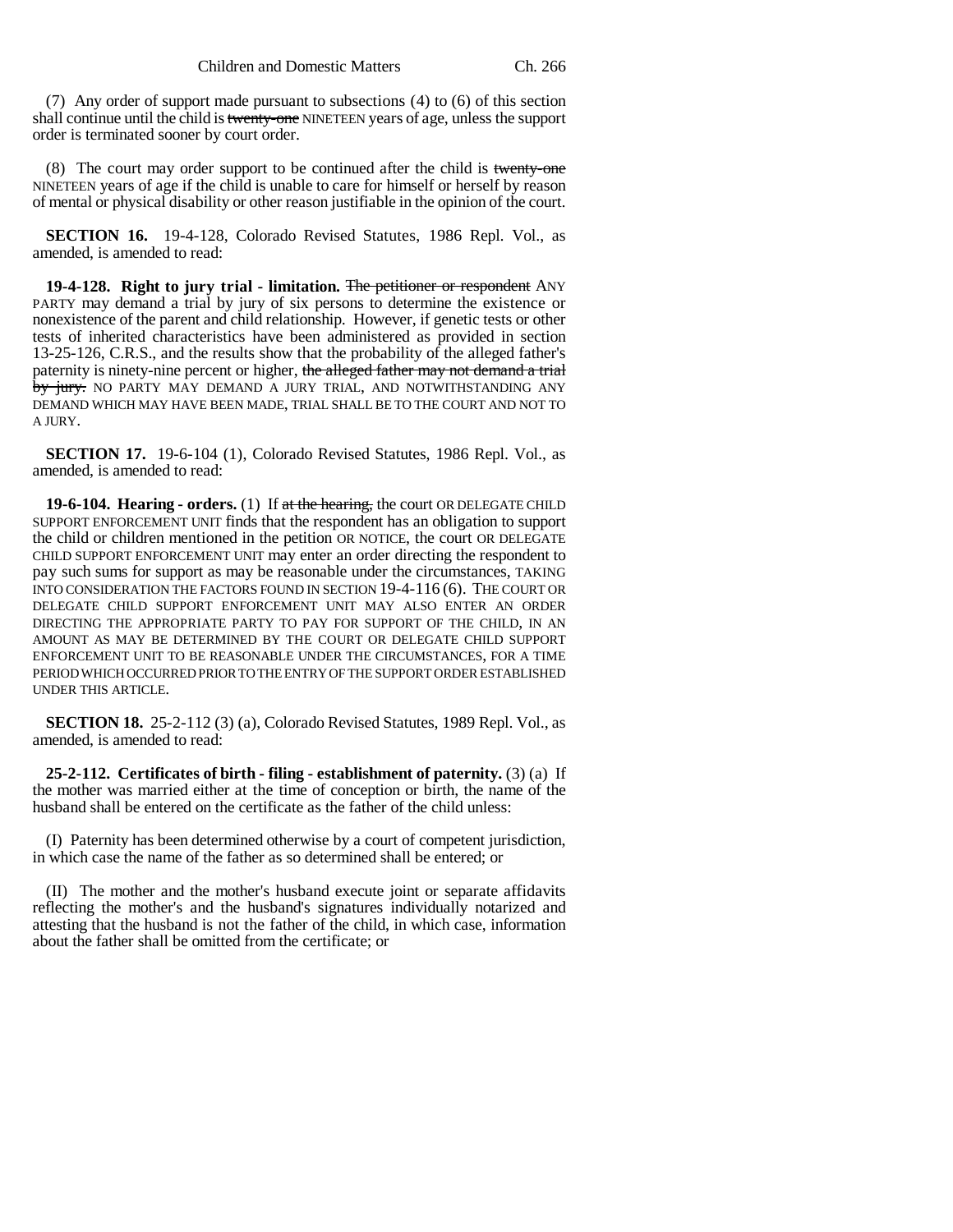#### Ch. 266 Children and Domestic Matters

(III) The mother executes an affidavit attesting that the husband is not the father and that the putative father is the father, the putative father executes an affidavit attesting that he is the father, and the husband executes an affidavit attesting that he is not the father. Such affidavits may be joint or individual or a combination thereof, and each signature shall be individually notarized. In such event, the putative father shall be shown as the father on the certificate.

(IV) A COURT OF COMPETENT JURISDICTION HAS DETERMINED THE HUSBAND IS NOT THE PRESUMED FATHER AND THE PUTATIVE FATHER EXECUTES AN AFFIDAVIT WHICH IS INDIVIDUALLY NOTARIZED ATTESTING THAT HE IS THE FATHER AND THE MOTHER EXECUTES AN AFFIDAVIT WHICH IS INDIVIDUALLY NOTARIZED THAT THE PUTATIVE FATHER IS THE FATHER. IN SUCH EVENT THE PUTATIVE FATHER SHALL BE SHOWN AS THE FATHER ON THE BIRTH CERTIFICATE.

**SECTION 19.** 26-13-105 (1) (a), Colorado Revised Statutes, 1989 Repl. Vol., as amended, is amended to read:

**26-13-105. Child support enforcement services.** (1) Subject to the provisions of section 26-13-104, the child support enforcement program shall include the following, as required by federal law:

(a) The establishment AND MODIFICATION of an obligor parent's legal obligation to support his or her dependent children, including determination of parentage when necessary;

**SECTION 20.** 26-13-107 (3), Colorado Revised Statutes, 1989 Repl. Vol., as amended, is amended BY THE ADDITION OF A NEW PARAGRAPH to read:

**26-13-107. State parent locator service.** (3) (d) THE STATE PARENT LOCATOR SERVICE OR A DELEGATE CHILD SUPPORT ENFORCEMENT UNIT MAY OBTAIN INFORMATION FROM CREDIT BUREAUS ON THE WHEREABOUTS, INCOME, AND ASSETS OF INDIVIDUALS PURSUANT TO THE PROVISIONS OF THE FEDERAL "FAIR CREDIT REPORTING ACT" IN ORDER TO PROVIDE THE SERVICES SET FORTH IN SECTION 26-13-105.

**SECTION 21.** 26-13.5-103 (1) (b.5), Colorado Revised Statutes, 1989 Repl. Vol., as amended, is amended, and the said 26-13.5-103 (1) is further amended BY THE ADDITION OF A NEW PARAGRAPH, to read:

**26-13.5-103. Notice of financial responsibility issued - contents.** (1) The delegate child support enforcement unit shall issue a notice of financial responsibility to an obligor who owes a child support debt or who is responsible for the support of a child on whose behalf the custodian of that child is receiving support enforcement services from the delegate child support enforcement unit pursuant to article 13 of this title. The notice shall advise the obligor:

(b.5) That, if the notice is issued for the purpose of establishing the paternity of and financial responsibility for a child, the delegate child support enforcement unit shall issue an order of default establishing paternity and setting forth the amount of the obligor's duty of support, if: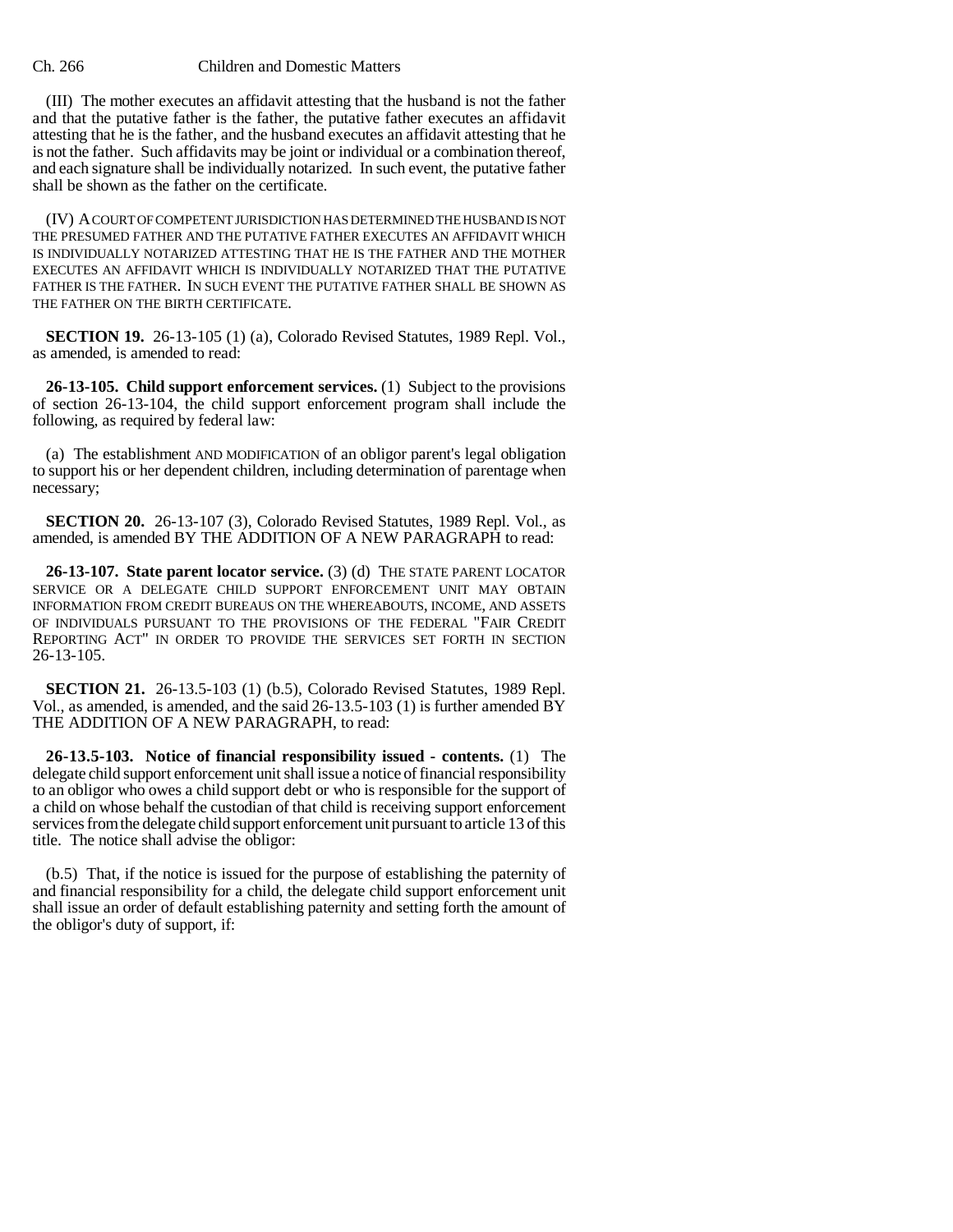(I) THE OBLIGOR FAILS TO APPEAR FOR THE INITIAL NEGOTIATION CONFERENCE AS SCHEDULED IN THE NOTICE OF FINANCIAL RESPONSIBILITY AND FAILS TO RESCHEDULE A NEGOTIATION CONFERENCE PRIOR TO THE DATE AND TIME STATED IN THE NOTICE OF FINANCIAL RESPONSIBILITY; OR

(I) (II) The obligor fails to take a blood test or fails to appear for an appointment to take a blood test without good cause; or

(II) (III) The results of the blood test indicate a ninety-seven percent or greater probability that the alleged father is the father of the child, and the obligor fails to appear for the negotiation conference as scheduled in the notice and fails to reschedule a negotiation conference prior to the date and time stated in the notice;

(i.5) THAT THE COURT OR DELEGATE CHILD SUPPORT ENFORCEMENT UNIT MAY ENTER AN ORDER DIRECTING THE OBLIGOR TO PAY FOR SUPPORT OF THE CHILD, IN AN AMOUNT AS MAY BE DETERMINED BY THE COURT OR DELEGATE CHILD SUPPORT ENFORCEMENT UNIT TO BE REASONABLE UNDER THE CIRCUMSTANCES, FOR A TIME PERIOD PRIOR TO THE ENTRY OF AN ORDER ESTABLISHING PATERNITY OR FOR A TIME PERIOD PRIOR TO THE ENTRY OF THE SUPPORT ORDER ESTABLISHED PURSUANT TO SECTION 19-6-104, C.R.S.;

**SECTION 22.** 26-13.5-105, Colorado Revised Statutes, 1989 Repl. Vol., as amended, is amended BY THE ADDITION OF A NEW SUBSECTION to read:

**26-13.5-105. Negotiation conference - issuance of order of financial responsibility - filing of order with district court.** (5) IF THE COURT OR DELEGATE CHILD SUPPORT ENFORCEMENT UNIT FINDS THAT THE RESPONDENT HAS AN OBLIGATION TO SUPPORT THE CHILD OR CHILDREN MENTIONED IN THE PETITION OR NOTICE, THE COURT OR DELEGATE CHILD SUPPORT ENFORCEMENT UNIT MAY ENTER AN ORDER DIRECTING THE RESPONDENT TO PAY SUCH SUMS FOR SUPPORT AS MAY BE REASONABLE UNDER THE CIRCUMSTANCES, TAKING INTO CONSIDERATION THE FACTORS FOUND IN SECTION 19-4-116 (6), C.R.S. THE COURT OR DELEGATE CHILD SUPPORT ENFORCEMENT UNIT MAY ALSO ENTER AN ORDER DIRECTING THE APPROPRIATE PARTY TO PAY FOR SUPPORT OF THE CHILD, IN AN AMOUNT AS MAY BE DETERMINED BY THE COURT OR DELEGATE CHILD SUPPORT ENFORCEMENT UNIT TO BE REASONABLE UNDER THE CIRCUMSTANCES, FOR A TIME PERIOD WHICH OCCURRED PRIOR TO THE ENTRY OF THE SUPPORT ORDER ESTABLISHED PURSUANT TO SECTION 19-6-104, C.R.S.

**SECTION 23.** 26-13.5-106 (1), Colorado Revised Statutes, 1989 Repl. Vol., as amended, is amended to read:

**26-13.5-106. Default - issuance of order of default - filing of order with** district court. (1) (a) If an obligor fails to appear for a negotiation conference as scheduled in the notice of financial responsibility, and fails to reschedule a negotiation conference prior to the date and time stated in the notice of financial responsibility, the delegate child support enforcement unit shall issue an order of default in accordance with the notice of financial responsibility. If an obligor fails to appear for a rescheduled negotiation conference, the delegate child support enforcement unit shall issue an order of default in accordance with the notice of financial responsibility.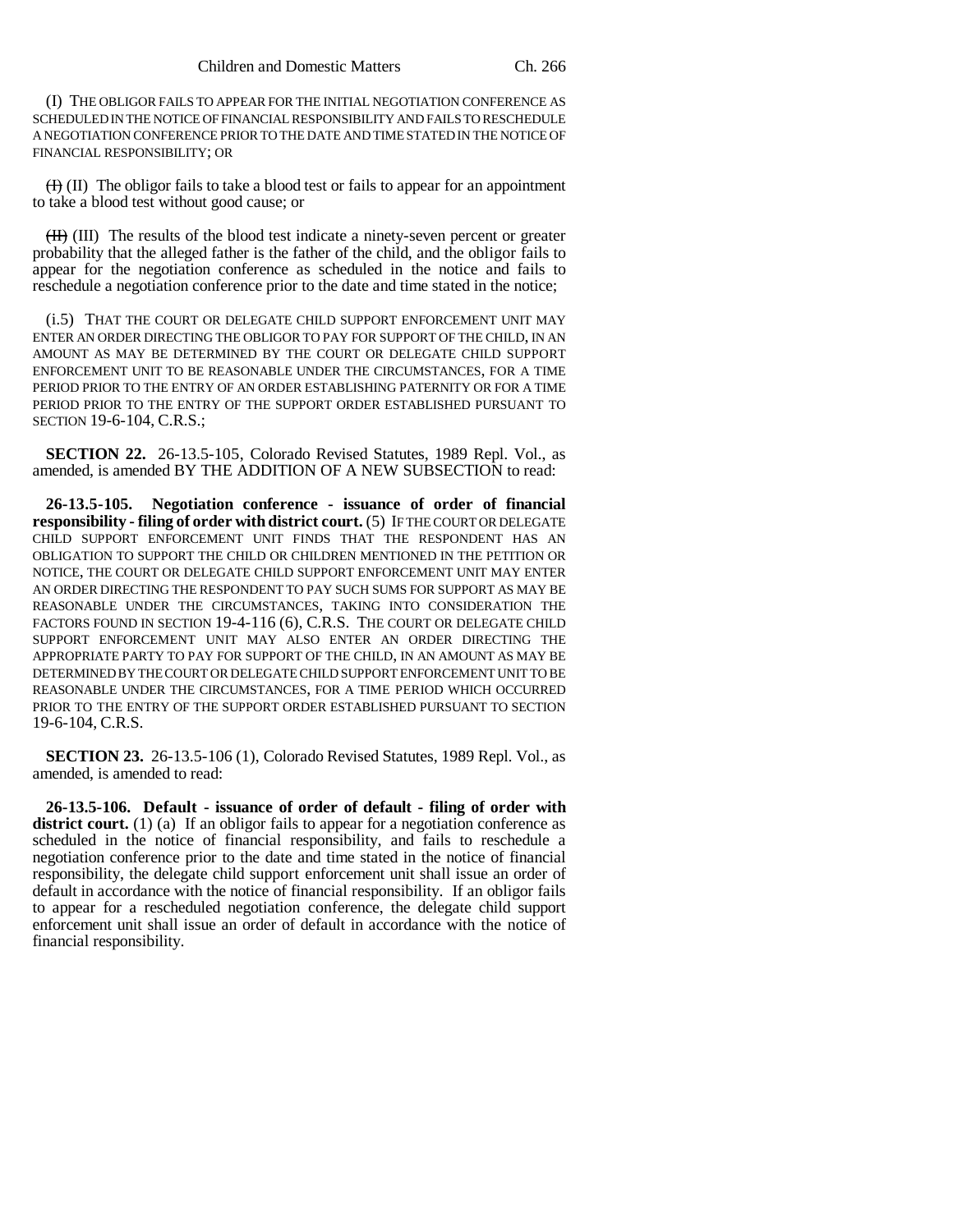### Ch. 266 Children and Domestic Matters

(b) In an action to establish paternity and financial responsibility, THE DELEGATE CHILD SUPPORT ENFORCEMENT UNIT SHALL ISSUE AN ORDER OF DEFAULT ESTABLISHING PATERNITY AND FINANCIAL RESPONSIBILITY IN ACCORDANCE WITH THE NOTICE OF FINANCIAL RESPONSIBILITY if:

(I) THE OBLIGOR FAILS TO APPEAR FOR THE INITIAL NEGOTIATION CONFERENCE AS SCHEDULED IN THE NOTICE OF FINANCIAL RESPONSIBILITY AND FAILS TO RESCHEDULE A NEGOTIATION CONFERENCE PRIOR TO THE DATE AND TIME STATED IN THE NOTICE OF FINANCIAL RESPONSIBILITY; OR

(II) an THE obligor fails to take a blood test or fails to appear for an appointment to take a blood test without good cause; or

(III) if The results of the blood test indicate a ninety-seven percent or greater probability that the alleged father is the father of the child, and the obligor fails to appear for the negotiation conference as scheduled in the notice of financial responsibility and fails to reschedule a negotiation conference prior to the date and time stated in the notice of financial responsibility. the delegate child support enforcement unit shall issue an order of default establishing paternity and financial responsibility in accordance with the notice of financial responsibility.

(b.5) The state board shall promulgate rules defining what constitutes good cause for failure to appear at a negotiation conference.

(c) Such order of default shall be approved by the court and shall include the following:

(I) The amount of the monthly support obligation and instructions on the manner in which it shall be paid;

(II) The amount of child support debt due and owing to the state department and instructions on the manner in which it shall be paid;

(III) The amount of arrearages due and owing and instructions on the manner in which it shall be paid;

(IV) The name of the custodian of the child and the name, birth date, and social security number of the child for whom support is being sought;

(V) The information required by section 14-14-107 (1) (b), C.R.S.;

(VI) In a default order establishing paternity, a statement that the obligor has been determined to be the natural parent of the child;

(VII) Such other information set forth in rules and regulations promulgated pursuant to section 26-13.5-113.

(d) SUCH ORDER FOR DEFAULT MAY DIRECT THE OBLIGOR TO PAY FOR SUPPORT OF THE CHILD, IN AN AMOUNT AS MAY BE DETERMINED BY THE COURT OR DELEGATE CHILD SUPPORT ENFORCEMENT UNIT TO BE REASONABLE UNDER THE CIRCUMSTANCES, FOR A TIME PERIOD PRIOR TO THE ENTRY OF THE ORDER ESTABLISHING PATERNITY.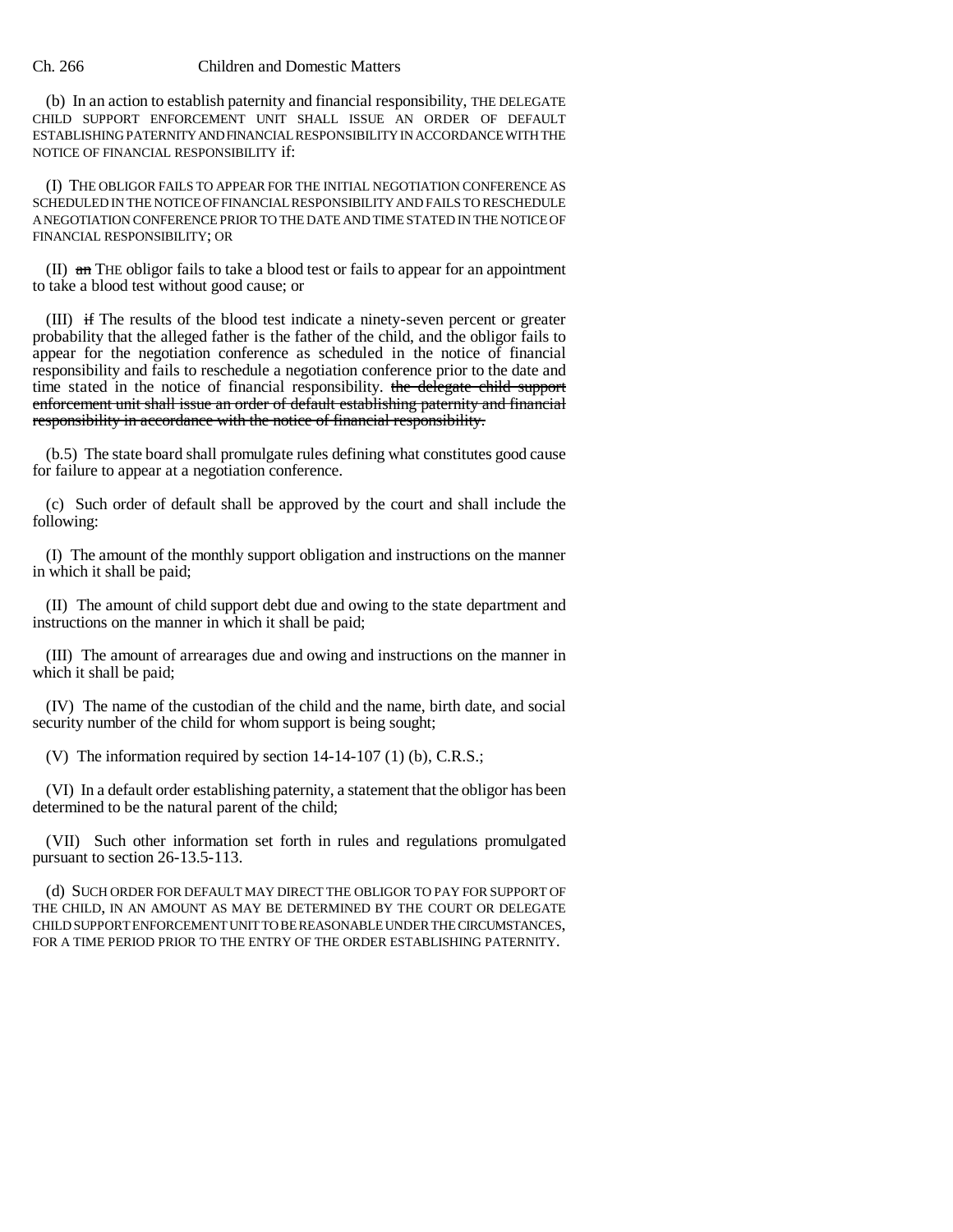**SECTION 24.** 26-13.5-112 (1), Colorado Revised Statutes, 1989 Repl. Vol., as amended, is amended to read:

**26-13.5-112. Modification of an order.** (1) At any time after the entry of an order of financial responsibility or an order of default under this article, in order to add, alter, or delete any provisions to such an order, the delegate child support enforcement unit may issue a notice of financial responsibility to an obligor requesting the modification of an existing administrative order issued pursuant to this article. The delegate child support enforcement unit shall serve the obligor with a notice of financial responsibility by first class mail and shall proceed as set forth in this article. The obligor or the obligee may file a written request for modification of an administrative order issued under this article with the delegate child support enforcement unit by serving the delegate child support enforcement unit by certified mail BY FIRST CLASS MAIL OR IN PERSON. If such unit objects to the request for modification based upon the failure to demonstrate a showing of changed circumstances required pursuant to section 14-10-122, C.R.S., the delegate child support enforcement unit shall advise the requesting party of the party's right to request the court to set the matter for a court hearing. The court shall hold a hearing and decide only the issue of modification within ninety days of such request. If the delegate child support enforcement unit does not object to the obligor's or obligee's request for modification, the unit shall serve the obligor with a notice of financial responsibility by first class mail and shall proceed as set forth in this article. Within thirty days of receipt of the request for modification, the delegate child support enforcement unit shall either advise the requesting party of the party's right to request a court hearing or shall issue a notice of financial responsibility. If the child for whom the order applies is no longer in the custody of a person receiving public assistance or receiving support enforcement services from the delegate child support enforcement unit pursuant to article 13 of this title, the delegate child support enforcement unit shall certify the matter for hearing to the district court in which the order was filed.

**SECTION 25.** 24-52-102 (4), Colorado Revised Statutes, 1988 Repl. Vol., is amended to read:

**24-52-102. Deferred compensation plan - state deferred compensation committee.** (4) Compensation deferred pursuant to this article is included as compensation for the purpose of computing retirement or pension benefits earned by the employee; except that such compensation is exempt from state income taxation to the same extent as it is exempt from federal income taxation. Such compensation shall be INCLUDED IN THE DETERMINATION OF DISPOSABLE EARNINGS AS DEFINED IN SECTION 13-54-104 (1) (a), C.R.S., AND SHALL BE exempt from garnishment or levy under execution or attachment to the extent provided in section 13-54-104, C.R.S.

**SECTION 26.** 14-5-301 (b) (1), Colorado Revised Statutes, 1987 Repl. Vol., as amended, is amended to read:

**14-5-301. Proceedings under this article.** (b) This article provides for the following proceedings:

(1) Establishment of an order for spousal support or child support pursuant to part 4 of this article; EXCEPT THAT THE SUPPORT ENFORCEMENT AGENCY SHALL NOT BE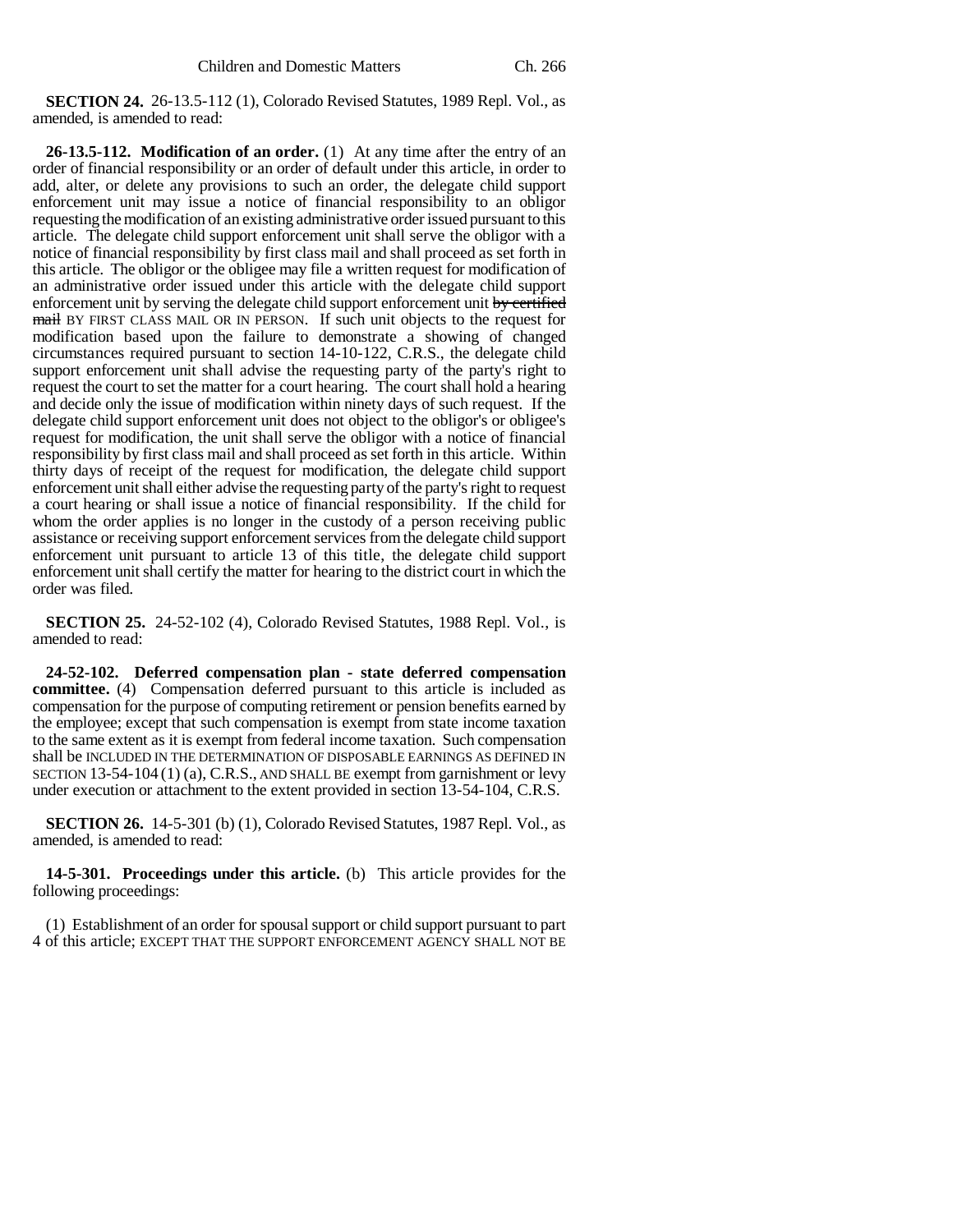AUTHORIZED TO ESTABLISH A SPOUSAL SUPPORT ORDER.

**SECTION 27.** Part 10 of article 5 of title 14, Colorado Revised Statutes, 1987 Repl. Vol., as amended, is amended BY THE ADDITION OF A NEW SECTION to read:

**14-5-1007. Enforcement of interstate income withholding.** (1) IF DIRECT ENFORCEMENT OF AN INCOME WITHHOLDING ORDER IS NOT UTILIZED, A SUPPORT ENFORCEMENT AGENCY IN ANOTHER STATE SEEKING THE ENFORCEMENT OF A SUPPORT ORDER MAY COMPILE AND TRANSMIT TO THE CLERK OF THE COURT ALL DOCUMENTATION REQUIRED TO ENTER A SUPPORT ORDER FOR THE PURPOSE OF OBTAINING INCOME WITHHOLDING. THE CENTRAL INTERSTATE REGISTRY SHALL RECEIVE FILINGS UNDER TITLE IV-D OF THE FEDERAL "SOCIAL SECURITY ACT", AS AMENDED, AND SHALL TRANSMIT SUCH FILINGS TO THE DELEGATE CHILD SUPPORT ENFORCEMENT UNIT, WHICH SHALL PROMPTLY REFER THE DOCUMENTS TO THE CLERK OF THE COURT. THE CLERK OF THE COURT SHALL FILE THE DOCUMENTS WHICH SHALL CONSTITUTE ENTRY OF THE SUPPORT ORDER UNDER THIS ARTICLE. A SUPPORT ORDER ENTERED PURSUANT TO THIS SECTION DOES NOT NULLIFY AND IS NOT NULLIFIED BY A SUPPORT ORDER MADE BY A COURT OF THIS STATE OR BY A SUPPORT ORDER MADE BY A COURT OF ANY OTHER STATE. HOWEVER, A SUPPORT ORDER ENTERED PURSUANT TO THIS SECTION SHALL BE MODIFIED IN ACCORDANCE WITH SUBSECTION (5) OF THIS SECTION.

(2) THE FOLLOWING DOCUMENTATION IS REQUIRED FOR THE ENTRY OF A SUPPORT ORDER OF ANY JURISDICTION:

(a) A CERTIFIED COPY OF THE SUPPORT ORDER WITH ALL MODIFICATIONS;

(b) A CERTIFIED COPY OF AN INCOME WITHHOLDING ORDER, IF ANY, STILL IN EFFECT;

(c) A COPY OF THE PORTION OF THE INCOME WITHHOLDING STATUTE OF THE JURISDICTION WHICH ISSUED THE SUPPORT ORDER STATING THE REQUIREMENTS FOR OBTAINING INCOME WITHHOLDING UNDER THE LAW OF THAT JURISDICTION;

(d) A SWORN STATEMENT OF THE OBLIGEE OR A CERTIFIED STATEMENT OF THE AGENCY REGARDING THE ARREARAGES AND ASSIGNMENT OF SUPPORT RIGHTS, IF ANY; AND

(e) A STATEMENT WHICH INCLUDES:

(I) THE NAME, ADDRESS, DATE OF BIRTH, SEX, AND SOCIAL SECURITY NUMBER OF THE OBLIGOR, IF KNOWN, AND THE DATE OF COLLECTION;

(II) THE NAME AND ADDRESS OF THE OBLIGOR'S EMPLOYER OR OF ANY OTHER SOURCE OF INCOME OF THE OBLIGOR DERIVED IN THIS STATE AGAINST WHICH INCOME WITHHOLDING IS SOUGHT; AND

(III) THE NAME AND ADDRESS OF THE AGENCY OR PERSON TO WHOM SUPPORT PAYMENTS COLLECTED BY INCOME WITHHOLDING SHALL BE TRANSMITTED.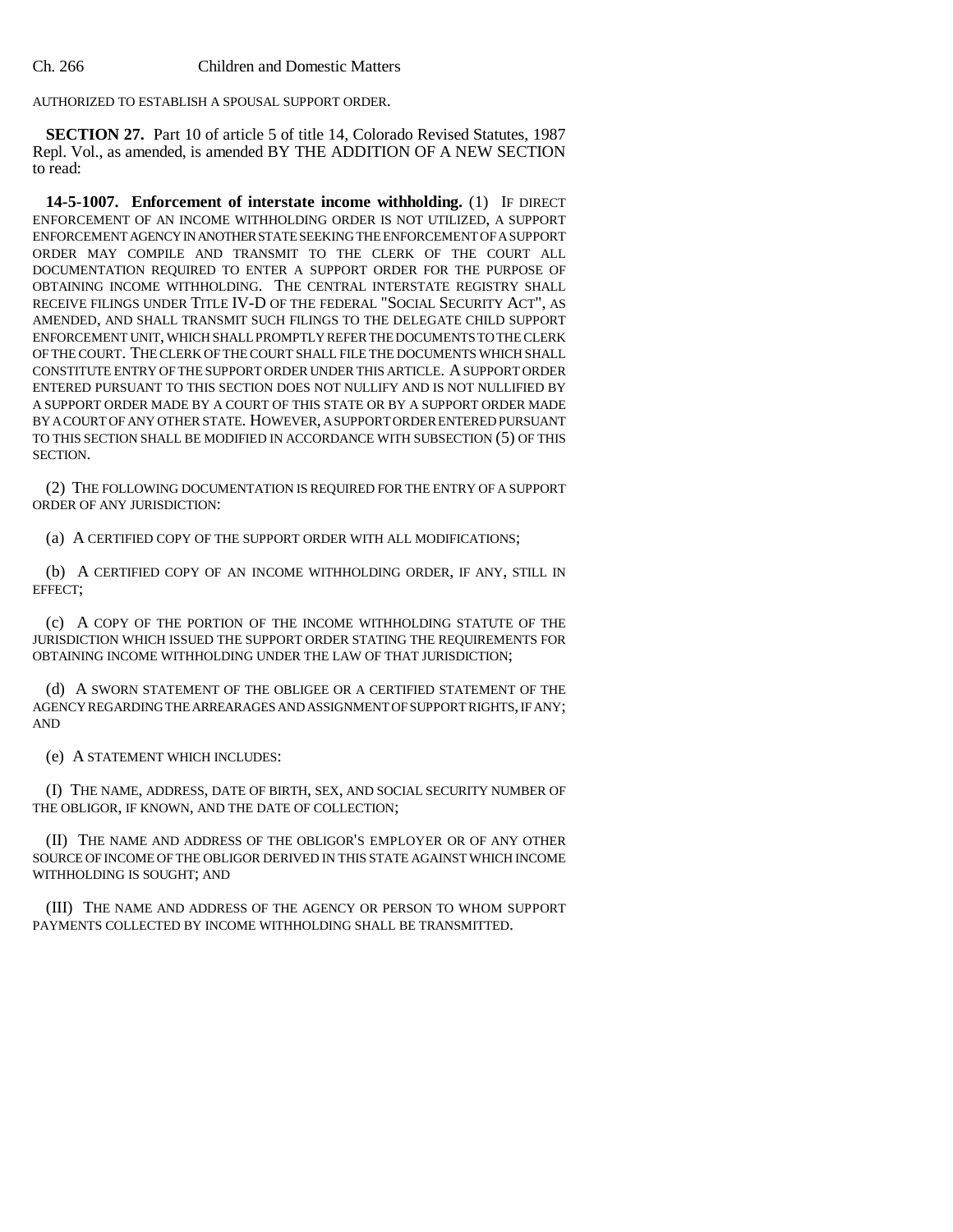(3) IF THE DOCUMENTATION RECEIVED BY THE CLERK OF THE COURT IN SUBSECTION (2) OF THIS SECTION DOES NOT CONFORM TO THE REQUIREMENTS, THE COURT OR THE DELEGATE CHILD SUPPORT ENFORCEMENT UNIT SHALL REMEDY ANY DEFECT WHICH THE COURT OR CHILD SUPPORT UNIT IS ABLE TO REMEDY WITHOUT THE ASSISTANCE OF THE REQUESTING AGENCY. IF CORRECTIONS CANNOT BE MADE, THE REQUESTING AGENCY SHALL IMMEDIATELY BE NOTIFIED OF THE NECESSARY ADDITIONS OR CORRECTIONS. IN NEITHER CASE SHALL THE DOCUMENTATION BE RETURNED. THE COURT OR THE DELEGATE CHILD SUPPORT ENFORCEMENT UNIT SHALL ACCEPT THE DOCUMENTATION REQUIRED BY SUBSECTION (2) OF THIS SECTION EVEN IF IT IS NOT IN THE USUAL FORM REQUIRED BY STATE OR LOCAL RULES, SO LONG AS THE SUBSTANTIVE REQUIREMENTS ARE MET.

(4) A SUPPORT ORDER ENTERED UNDER THIS SECTION SHALL BE ENFORCEABLE BY A WAGE ASSIGNMENT AGAINST INCOME DERIVED IN THIS STATE IN THE SAME MANNER, BEGINNING WITH AN ADVANCE NOTICE OF ACTIVATION AND WITH THE SAME EFFECT AS SET FORTH IN SECTION 14-14-107. ENTRY OF THE ORDER SHALL NOT CONFER JURISDICTION ON A COURT OF THIS STATE OR THE DELEGATE CHILD SUPPORT ENFORCEMENT UNIT FOR ANY PURPOSE OTHER THAN INCOME WITHHOLDING OF WAGES, AS DEFINED IN SECTION 14-14-102, STATE INCOME TAX REFUND OFFSET, AND INTERCEPTION OF LOTTERY WINNINGS.

(5) (a) THE CLERK OF THE COURT OR DELEGATE CHILD SUPPORT ENFORCEMENT UNIT, UPON RECEIVING A CERTIFIED COPY OF ANY AMENDMENT OR MODIFICATION TO A SUPPORT ORDER WHICH WAS ENTERED PURSUANT TO THIS SECTION FOR THE PURPOSE OF OBTAINING INCOME WITHHOLDING, SHALL INITIATE, AS THOUGH IT WERE A SUPPORT ORDER OF THIS STATE, NECESSARY PROCEDURES TO AMEND OR MODIFY THE WAGE ASSIGNMENT TO CONFORM TO THE MODIFIED SUPPORT ORDER.

(b) IF THE COURT OR THE DELEGATE CHILD SUPPORT ENFORCEMENT UNIT DETERMINES THAT THE OBLIGOR HAS OBTAINED EMPLOYMENT IN ANOTHER STATE OR HAS A NEW OR ADDITIONAL SOURCE OF INCOME IN ANOTHER STATE, THE COURT OR CHILD SUPPORT ENFORCEMENT UNIT SHALL PROMPTLY NOTIFY THE AGENCY WHICH REQUESTED THE INCOME WITHHOLDING OF THE CHANGES AND SHALL FORWARD TO THAT AGENCY ALL INFORMATION THE COURT OR CHILD SUPPORT ENFORCEMENT UNIT HAS OR CAN OBTAIN WITH RESPECT TO THE OBLIGOR'S NEW ADDRESS AND THE NAME AND ADDRESS OF THE OBLIGOR'S NEW EMPLOYER OR ALL INFORMATION THE COURT OR UNIT HAS OR CAN OBTAIN WITH RESPECT TO THE OBLIGOR'S OTHER SOURCE OF INCOME. THE COURT OR THE DELEGATE CHILD SUPPORT ENFORCEMENT UNIT SHALL INCLUDE A CERTIFIED COPY OF THE INCOME WITHHOLDING ORDER IN EFFECT IN THIS STATE WITH THE NOTICE.

**SECTION 28.** Part 1 of article 1 of title 25, Colorado Revised Statutes, 1989 Repl. Vol., as amended, is amended BY THE ADDITION OF A NEW SECTION to read:

**25-1-122.5. Confidentiality of genetic testing records - "Uniform Parentage Act".** NOTWITHSTANDING ANY OTHER LAW CONCERNING PUBLIC RECORDS, ANY RECORDS OR INFORMATION CONCERNING THE GENETIC TESTING OF A PERSON FOR PURPOSES OF THE DETERMINATION OF PARENTAGE PURSUANT TO ARTICLE 4 OF TITLE 19, C.R.S., SHALL BE CONFIDENTIAL AND SHALL NOT BE DISCLOSED EXCEPT AS OTHERWISE PROVIDED IN SECTION 19-1-121, C.R.S.